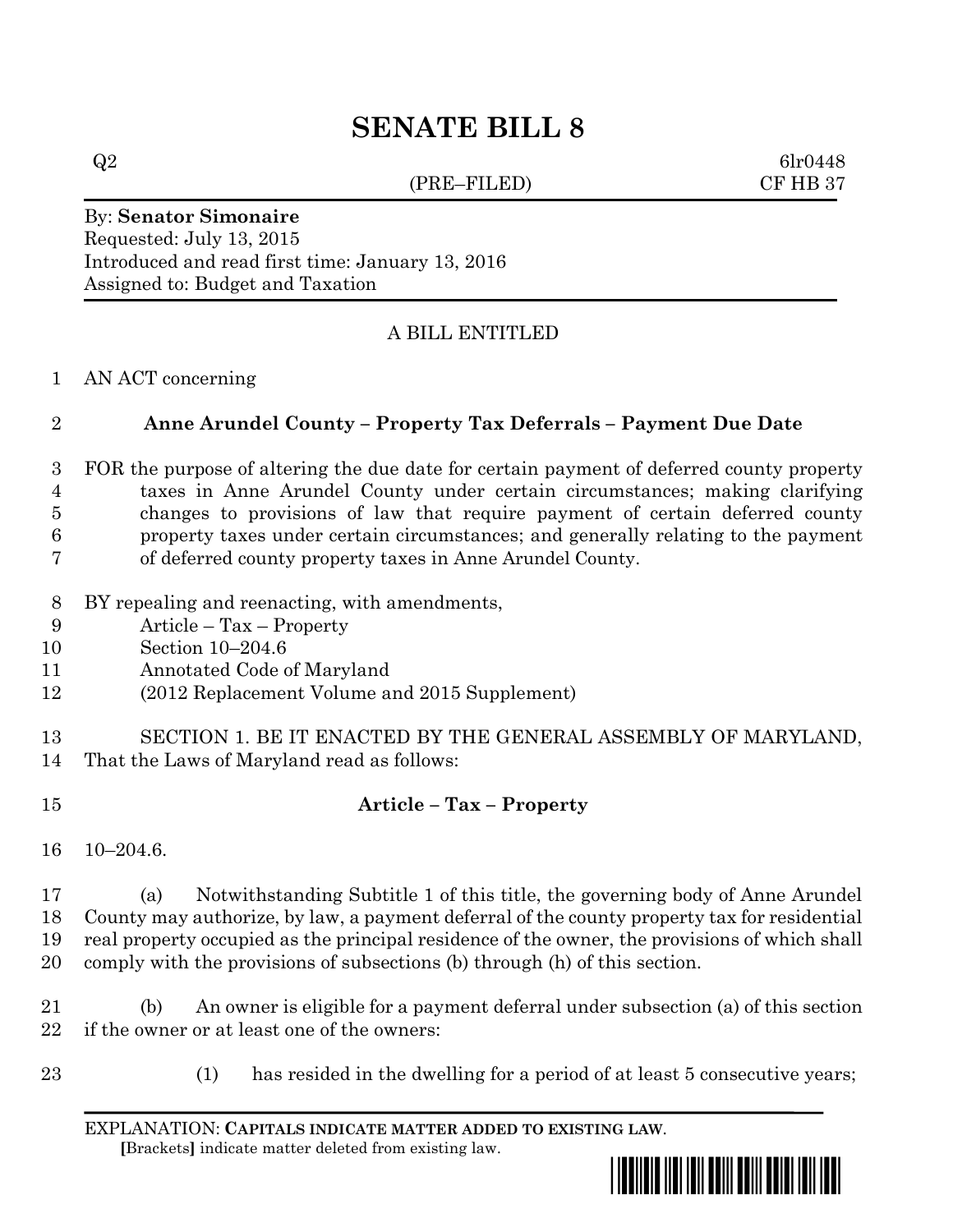## **SENATE BILL 8**

| $\mathbf{1}$                       |                               | (2) | (i)   | is at least 62 years of age;                                                                                                                                                                                          |
|------------------------------------|-------------------------------|-----|-------|-----------------------------------------------------------------------------------------------------------------------------------------------------------------------------------------------------------------------|
| $\overline{2}$<br>$\boldsymbol{3}$ | qualified for benefits under: |     | (ii)  | has been found permanently and totally disabled and has                                                                                                                                                               |
| $\overline{4}$                     |                               |     |       | 1.<br>the Social Security Act;                                                                                                                                                                                        |
| 5                                  |                               |     |       | 2.<br>the Railroad Retirement Act;                                                                                                                                                                                    |
| 6<br>7                             | forces; or                    |     |       | 3.<br>any federal act for members of the United States armed                                                                                                                                                          |
| $8\,$                              |                               |     |       | any federal retirement system; or<br>4.                                                                                                                                                                               |
| 9<br>10                            |                               |     | (iii) | has been found permanently and totally disabled by a county<br>health officer or the Baltimore City Commissioner of Health; and                                                                                       |
| 11<br>12                           | (c) of this section.          | (3) |       | meets the income eligibility requirements determined under subsection                                                                                                                                                 |
| 13<br>14                           | $\left( \mathrm{e}\right)$    |     |       | If the governing body of Anne Arundel County authorizes a payment deferral<br>under this section, the governing body shall specify:                                                                                   |
| 15<br>16<br>17                     | tax;                          | (1) |       | the amount of the tax that may be deferred, not exceeding the increase<br>in the county property tax from the date the taxpayer elects to defer the payment of the                                                    |
| 18<br>19                           | section;                      | (2) |       | the duration of the payment deferral under subsection (a) of this                                                                                                                                                     |
| 20<br>21<br>22                     |                               | (3) |       | restrictions on the amount of the real property eligible for a payment<br>deferral, except that the amount of eligible property may not be less than the dwelling and<br>curtilage, as determined by the supervisor;  |
| 23<br>24                           |                               | (4) |       | the rate of interest to be paid on the county property tax payment from<br>the due date without a deferral until the date that the county property tax is paid;                                                       |
| 25<br>26                           |                               | (5) |       | that any mortgagee or beneficiary under a deed of trust be entitled to<br>receive notice of the deferral and of the amount of tax to be deferred; and                                                                 |
| $27\,$                             |                               | (6) |       | the level of income to determine eligibility for the payment deferral.                                                                                                                                                |
| 28<br>29<br>30                     | (d)                           |     |       | The EVEN IF THE OWNER NO LONGER SATISFIES THE INCOME<br>ELIGIBILITY REQUIREMENTS SPECIFIED UNDER SUBSECTION $(C)(6)$ OF THIS<br>SECTION, THE county property tax that is deferred under this section and any interest |

31 specified in subsection  $(c)(4)$  of this section are due: